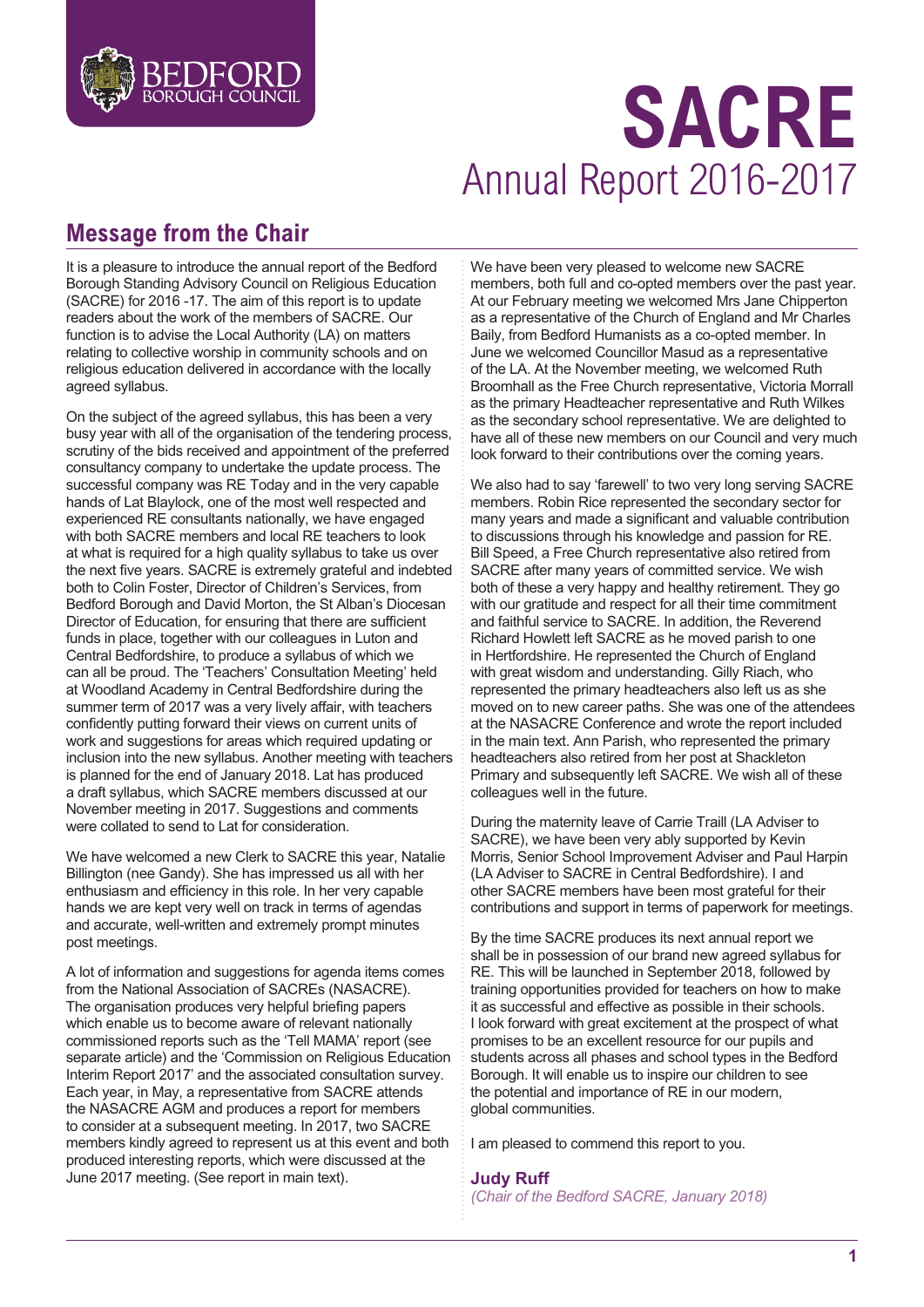## **Bedford Borough RE Examination Results in 2017**

#### **Religious Studies: Exam: GCSE**

All eight of the Borough's Upper and Secondary schools and one middle school entered students for this examination. 1461 students were entered across the Borough.

Numbers entered from each school varied significantly, with some schools entering the majority of students in Year 11 for the examination. Other schools entered considerably smaller numbers.

Outcomes at grades A\* to C varied considerably from 21% to 85%. Schools contacted have explained why their outcomes are as they are. This will be followed up further when SACRE representatives visit each secondary school in the summer term of 2018 to talk over issues with the staff member responsible for leading on RE. Overall, 55.6% of students entered gained grades A\* to C. This compares to 70.3% nationally.

360 boys out of 759 students entered gained A\* to C (47% compared to 62.9% nationally).

Girls performed better than boys. 803 girls were entered in the Borough, of which 508 students gained an A\* to C. This was 63.3% compared to 76.6% nationally.

## **Comparison to 2016**

40 fewer students were entered for the GCSE examination than in 2016.

The percentage of students gaining an A\* - C dropped to 55.6% from the 58.6% achieved in 2016.

## **End of Key Stage 5 outcomes:**

#### **Religious Studies: Exam: AS Levels.**

Only one school in the Borough entered students for this examination. Bedford Academy entered 13 students, of whom 23% gained a grade A to C.

#### **Religious Studies: Exam A Level (A2)**

Four of the eight secondary schools in the Borough entered students for the A level examination. In total of 79 students across the Borough sat the examination. Outcomes at grades A to C varied from 33.3% to 100%. The average pass at grades A to C in 2017 was 70.2%.

## **Comparison to 2016**

The number of students entered in 2017 increased slightly from the previous year, up from 67 in 2016.

#### Additional comments

SACRE members are very grateful for the positive response from heads of RE in all eight of the Borough secondary schools to meet with representatives from SACRE to discuss the issues around RE provision within the school and how the subject is organised and taught. The intention is to gain as full a picture as we can of RE provision across the Borough. The outcomes from the summer term visits will be collated and presented to all members of the Council at the autumn term meeting in November. We now have the names and contact emails of all of the secondary RE leaders and we are looking forward to meeting each leader and celebrating the work being done, as well as discussing the potential for SACRE to support their work in schools.

**Judy Ruff (Chair of SACRE)**

#### **Briefing summary of NASACRE AGM May 2017**

This is a precis of the report received by SACRE members following the attendance of two SACRE Council members to the NASACRE AGM in York.

It was a most enjoyable, thought provoking day. We joined colleagues from the Eastern region, along with those from SACREs nationwide.

The first keynote speaker was Professor Joyce Miller, Commissioner of the RE Council. Her presentation traced a historical perspective commencing from the 1988 Education Act where, enshrined in law, based on good practice, was the introduction of the LA Agreed Syllabuses. She considered the role of RE in the past, present and future. Her advice was to;

- Avoid generalisations and stereotypes
- Avoid seeing religions as beliefs in silos
- Address the need to explore conflict between and within religions
- Examine perception and misperceptions
- Focus on commonalities as well as differences
- Don't delude children
- RE must promote inter-faith and inter-culture

Professor Miller suggested that SACREs should be working towards a clear understanding of purpose for RE and articulate this meaningfully.

The second keynote speaker was Aaqil Ahmed, whose roles have included 'Head of RE and Ethics' for the BBC and Channel 4. He stressed the importance of religions and beliefs in the world today. He spoke about the substantial demographic change in the UK, 40% of the population now come from ethnic minorities, spanning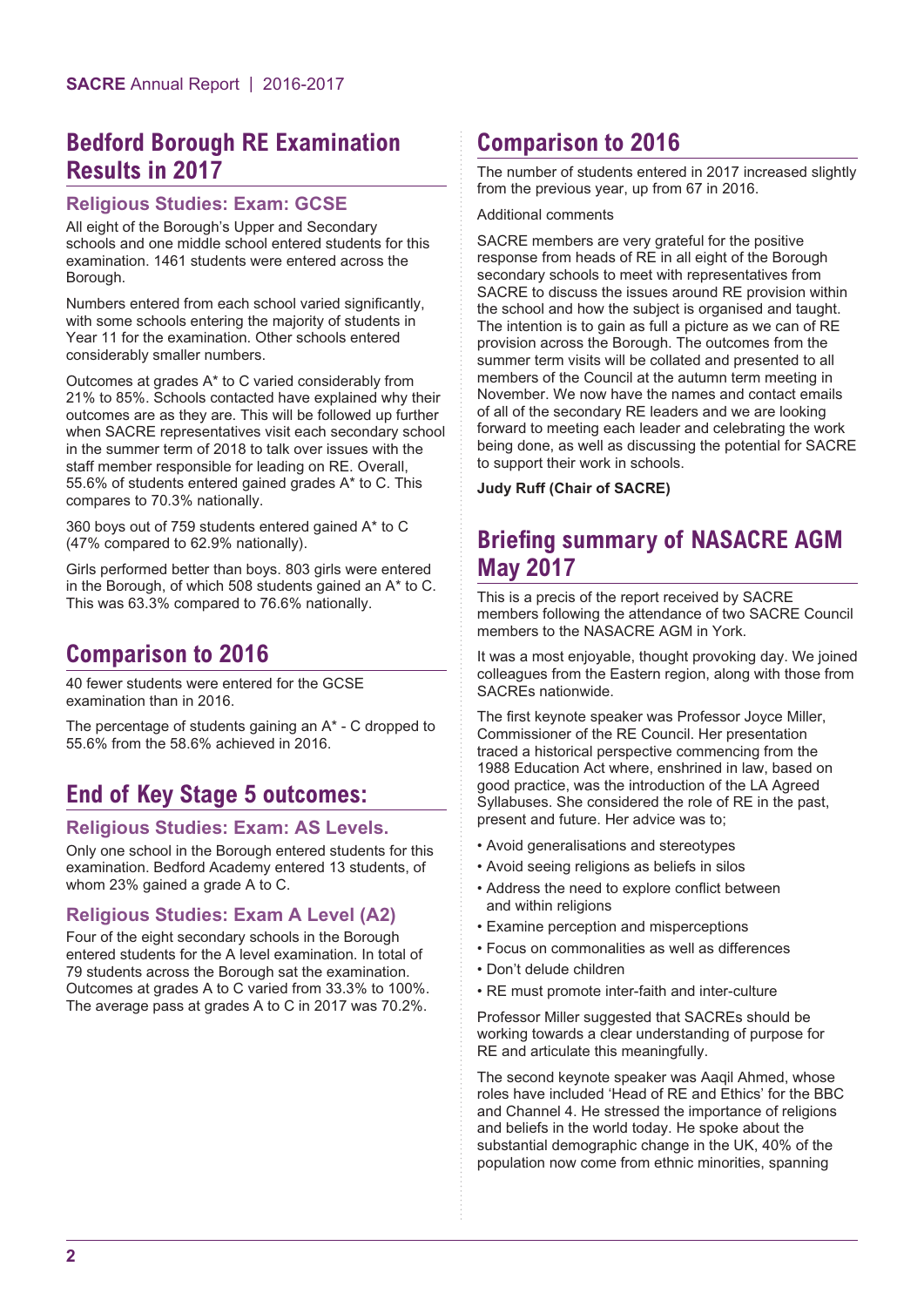over a couple of generations. He believes that there is potentially a failure to grasp religion, leading to a chronic lack of 'religious literacy'. He felt that difficulties arise where there is a 'vacuum' and prejudice kicks in. he believes that a 'Religious Literacy Strategy' should be held by all organisations. Teaching just about belief is not enough. Aaqil feels that there should be true understanding of communities, community cohesion, inclusion and what it means to be in a 'safe' workplace. He pleaded for RE teaching to be inspirational and to be high profile and visible within schools.

**Gilly Riach and Rachel Gleeson (SACRE members)**

#### **SACRE visits to schools to observe RE and talk to RE Subject Leaders and Senior School Leaders**

SACRE Council members really enjoy the opportunities to visit schools in all phases within the Borough to talk to RE subject leaders and to see RE being taught in classes. It is always a pleasure to see the work that the children are doing and to find out how much they are learning about a range of faiths and beliefs. This year, we have carried out three visits, all in the primary sector and involving in total five different SACRE members.

In one of our large multi-cultural schools we were privileged to be part of a lesson on the Sikh baptism ceremony of Amrit. What was particularly lovely was that the school had sent a message to the local gurdwara for some artefacts to enhance the learning experience and that a Sikh member of staff was able to read to the pupils a verse from the Mool Mantra. This is just one example of our pupils benefitting from the rich, diverse religious traditions and cultural heritage within the town of Bedford.

The schools visited commented that they found these visits very encouraging and valued the external perspective on the work that they were doing in RE. A wide range of visits are undertaken throughout the year by the schools. The 'Queens Park Faith Tour' is on the doorstep, so provides a really good first-hand visit experience of three contrasting faith buildings. Other places of visit include the 'Barn Nativity' at Clapham, the Bunyan Church to admire the 'Pilgrim's Progress' windows and local churches and chapels.

After each visit a short report is written, which the school receives a copy of, and this is discussed at the next SACRE meeting. We are always keen to visit schools which have not yet hosted a visit. If you would like us to visit your school, please contact our clerk, Natalie Gandy at Borough Hall.

## **Queens Park Faith Tour**

Each year, as part of the SACRE Development Plan, we agree to subsidise by £50 each Bedford Borough community school's visit to the Queens Park Faith Tour.

We are very fortunate to have such a well-established faith tour in the town, which promotes racial harmony,

develops understanding between faiths and builds excellent community cohesion, all of which is very apparent to any tour recipient. Over the academic year 2016 – 17 a total of 45 Bedford Borough schools have taken part in the tour, of which 40 were lower /primary, 4 middle and 1 upper school. Amongst this number were a number of academy schools. SACRE members were pleased to welcome Jonathan Ogilvie, the newly appointed Communities Project Manager in Queens Park to our November meeting. Jonathan has replaced Neslyn Pearson, who has relocated abroad. Jonathan told members that each week approximately 100 pupils take part in the tour. Some of these pupils come from other neighbouring local authorities as the reputation of the tour spreads across the eastern region.

Each year our records show that more schools in Bedford Borough undertake the tour for the first time. For example, since 2015, fifteen additional schools have participated. Some small schools like to bring their whole school population as this is more economic when considering coach costs. Other larger schools visit over a number of days, bringing different cohorts of pupils. It was good to hear from Jonathan that feedback from evaluation forms completed at the end of visits was overwhelmingly positive.

#### **Tell MAMA report (Measuring Anti-Muslim Attack)**

At our November meeting in 2016, SACRE members considered the latest report from the national project which measures anti-Muslim attacks in the UK.

According to the reports, 11% of such incidents took place in schools. Members discussed whether there was any evidence to suggest that hate crime against Muslims had increased in Borough schools. It was noted that schools were required to report incidents of racism to Bedford Borough Council and there had not been an increase. The Muslim representative on SACRE gave evidence of reports that had come to her attention of Muslim girls wearing the hijab being attacked, but that victims were often afraid to report these incidents. SACRE members decided to invite a representative from Bedfordshire Police to the February 2017 meeting to discuss this issue and to find out whether hate crimes against Muslims had increased.

PS James Hart (Hate Crime Police Sergeant of Bedfordshire Police) attended the February meeting. Although he said that there was evidence that, following the Brexit vote, there had been a national increase in anti-Muslim discrimination, this did not include Bedford, where there was not a high reporting rate. In fact, Bedford had seen an 11% decrease in the reporting of hate crimes. He spoke about his work with schools through workshops and specific events, such as working in partnership with the Anne Frank Association. He believed that pupil voice and the use of initiatives such as an 'ambassador' approach would be most effective in tackling hate crime. He wanted to ensure that pupils had the appropriate skills to tackle any potential incidents.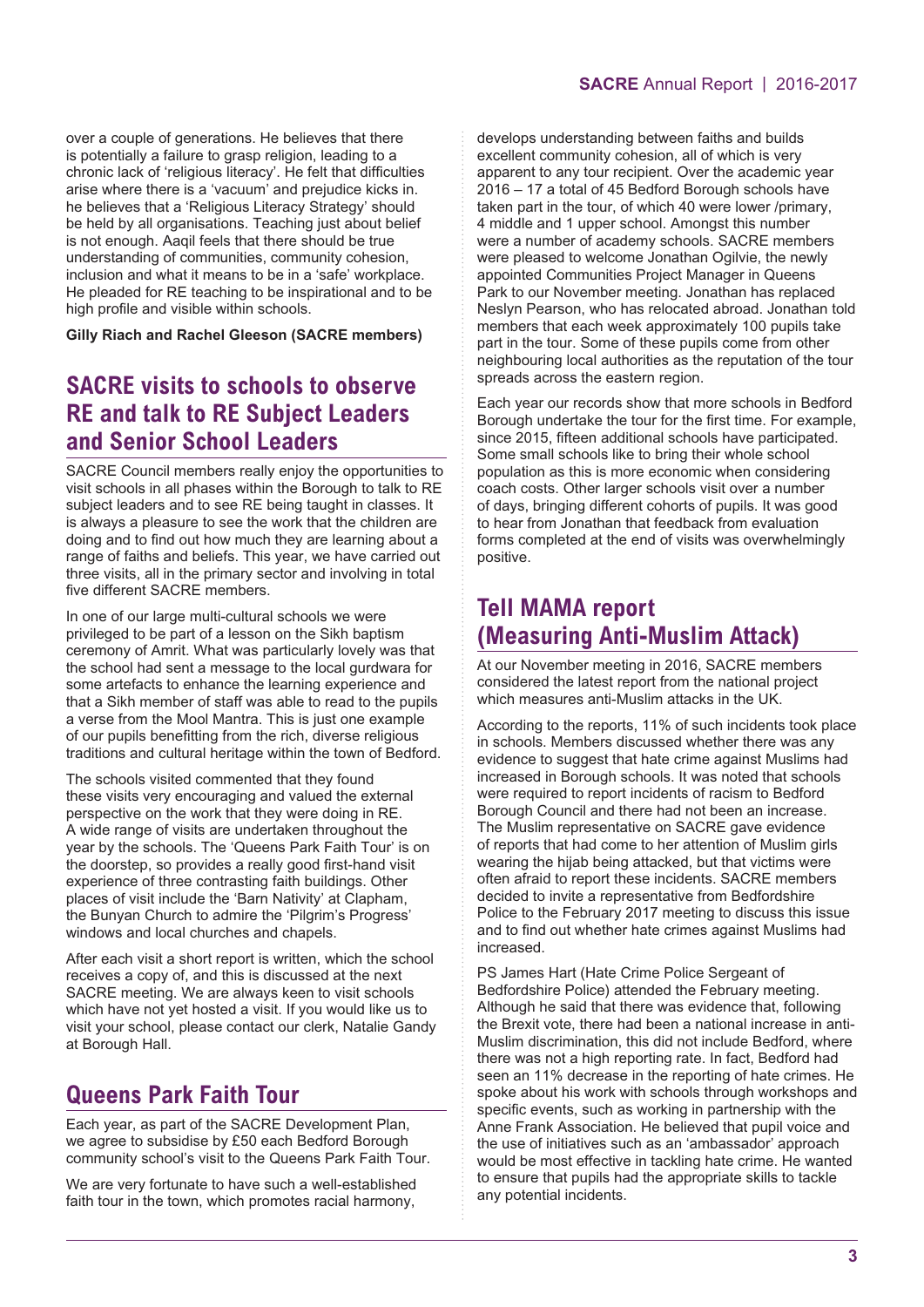## **Westhill NASACRE Award 2016 -17**

Despite the successful bid to NASACRE for a grant of £2900 to run a 'Faith Ambassadors' project in some of the Bedford Borough schools, we were unable to generate sufficient interest amongst selected schools to run this project through to a successful conclusion. This was a great sadness to SACRE members as we could all see the benefits of 'faith ambassadors' from our secondary schools going into primary schools, particularly those who serve predominantly White British populations, to speak about how their faith and religious practices shape their daily lives. The money was returned to NASACRE and a key learning point from this is that we need to ensure that there is sufficient capacity built within the project bid to ensure that communication systems are effective and efficient. Hopefully, this experience will not place us in a negative position should we wish to apply for another project bid.

# **John Bunyan Project: A Pilgrim's Progress**

Ruth Broomhall, the author of this resource attended our February 2017 meeting to talk to SACRE members about the final copy, which is now available for schools to access. Ruth and others within Bedford town and beyond, passionately believe that the profile of John Bunyan needs to be raised and celebrated as an important part of the local history of the area. The resource is universal, timeless and easy to use, as well as making children more theologically aware, increase discussion opportunities by selecting key texts and linking the text to other cultures. Some schools within the Borough are already using this resource, either as part of the RE curriculum or as part of a local project focusing on significant and important local people. Further details on Ruth's resource can be found at www.palacebeautiful.co.uk

An additional piece of good news is that Ruth has just been appointed as the Free Church representative on SACRE and attended her first meeting in that role in November 2017.

## **Support for SACRE**

SACRE wishes to express its appreciation for the support given by Bedford Borough in terms of funding for SACRE's work and for enabling the Council to benefit from the services of Natalie Billington from Members' Services.

**Your comments on any aspects of SACREs work and areas of interest are welcomed. Please contact:**

**Natalie Billington (nee Gandy)** *Clerk to Bedford Borough SACRE*

**1234 228256** 

**natalie.billington@bedford.gov.uk**